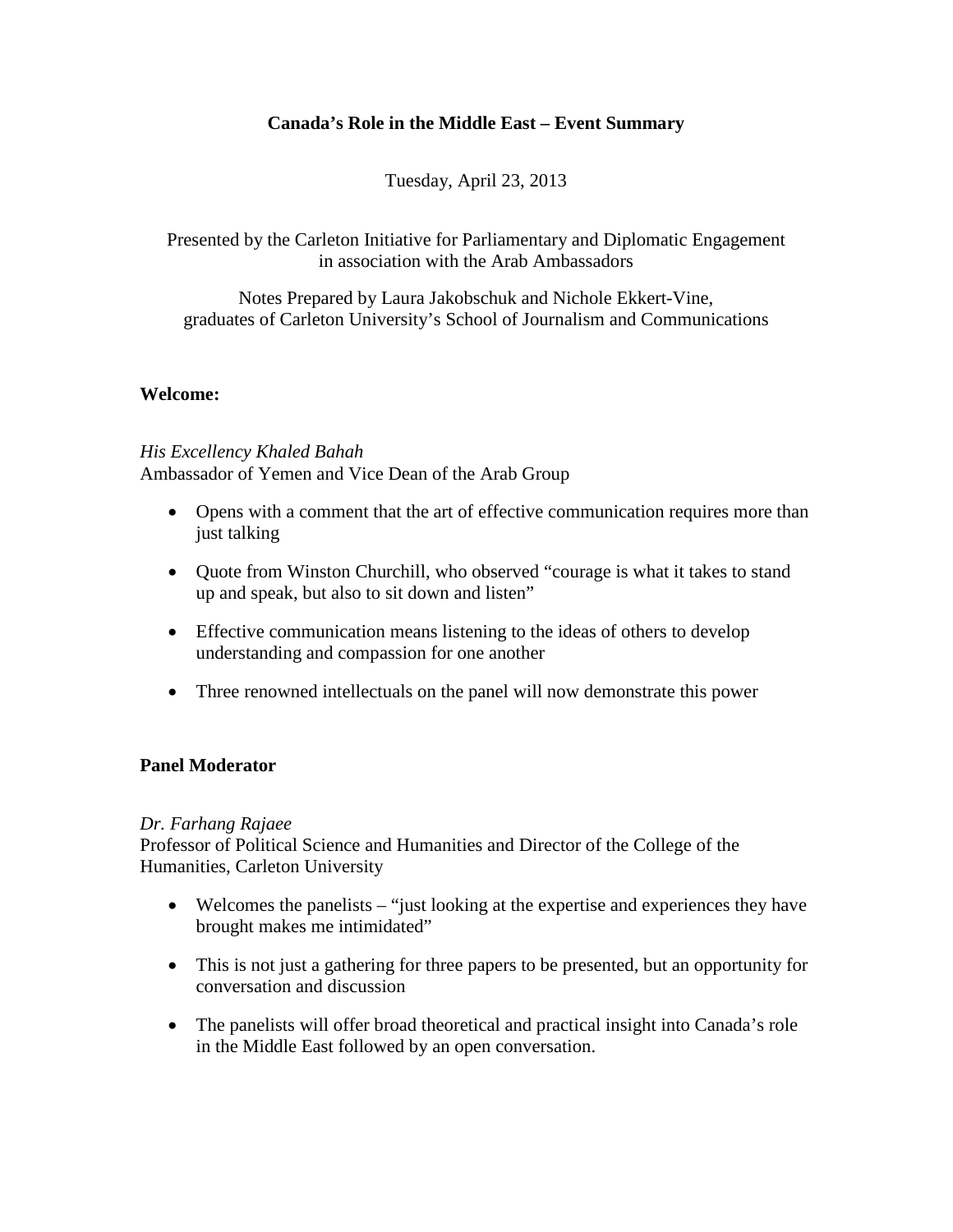# **Panelists**

## *His Excellency Said Hamad*

Chief Representative of the Palestinian Delegation

- Addresses two issues 1) Canada's relationship with the Arab world 2) the role of Canada in the Middle East
- There are a lot of similarities with Canada and the Middle East, as citizens have multiple identities in both regions. There are local attachments, local symbols and sense of belonging, but also bonds that transcend the local. These bonds are a product of common languages, as well as empires, common feelings as well as fealties, common cultures as well as convictions
- There are currents of both harmony and singularity flowing through the Arab peoples and so the "Canadian-Arab relationship" is a nuanced one
- Canada has to manage its day-to-day bilateral relationships with Arab states as well as more multifaceted relations with the Arab world
- In some areas and ways, Canada's Arab foreign policy is excelling; in others, Canadian leadership is found to be somewhat lacking. There are places where Canada champions human rights, and others where it remains silent
- Building economic ties with the Arab world and the Middle East at large is one area where Canada has loved to play an active role
- But there is a particular area, a particular hinge, upon which the fate of the region hangs. It is the focal point where Arab interests are most organically interwoven. It is the pang, if you will, in the Arab conscience. And that place is Palestine. And it is here where we would most like to see Canada play a greater role. It is here where Canada can do the most to improve its relations with the Arab world. And it is of the Palestinian dimension of the Canadian-Arab relationship that I would like to dedicate most of my time today
- After the Second World War, Canada played a significant role in the Palestinian narrative
- In 1947, when William Lyon Mackenzie King was Prime Minister, Canada, through its role in the United Nations, helped form a plan known as the 1947 partition plan which mandated the creation of a Jewish and an Arab state in Palestine
- Canada's diplomacy relating to the UN partition plan reflect an attempt to manage competing pressures. Historically, Canada has tried to balance opposing interests in the Israeli-Palestine conflict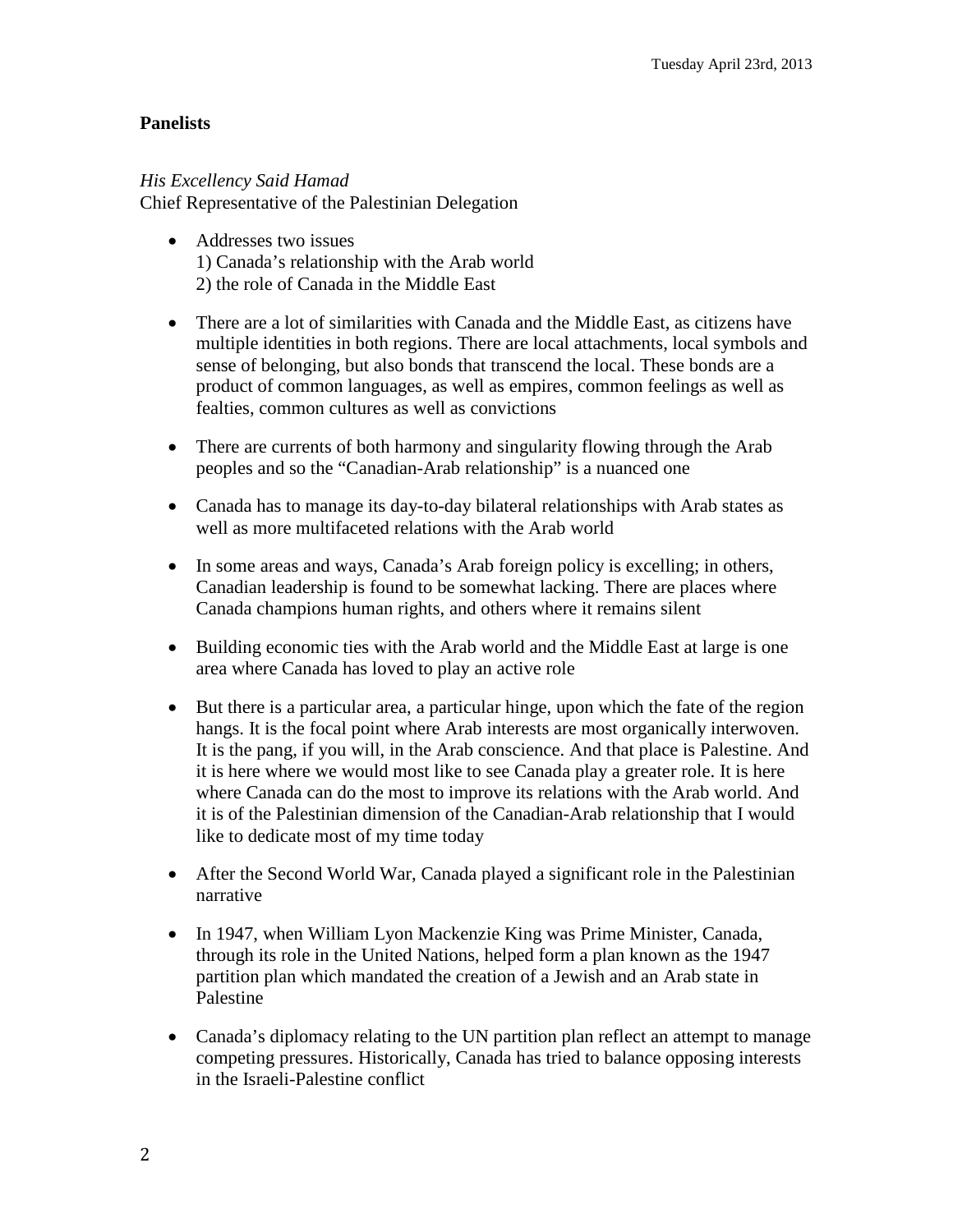- Many Canadian governments have gravitated towards the middle road approach in Israel and Palestine
- The Palestinians would like to see Canada play an active role in bringing about an equitable end to the occupation. We would like Canada to build on its contributions to the Palestinian justice and security sectors by remaining engaged, and to bring its considerable expertise in the health, education, and economic sectors to bear
- We would like Canada to understand that its friendship with Israel need not come at our expense, nor friendship with us come at theirs
- We know that if Canada takes a historically-informed and evidence-based approach to the Israeli occupation of Palestine, then it would find its reputation and influence greatly enhanced among the Arab states and in the Middle East at large
- The rewards for doing the right thing have never been greater, and neither has the need for Canada's constructive presence in the region

# *Dr. Bessma Momani*

Senior Fellow at The Centre for International Governance Innovation and Brookings Institution, and associate professor of political science at the University of Waterloo and the Balsillie School of International Affairs

- We can see Canada's relationship with the Middle East as a glass half empty, but there is a glass half full too. There is lots of opportunity for Canada to engage on the economic front
- We can propose more ideas to support the Canada-Middle East relationship
- If you have seen the events of the past few years, look at the region through the lens of conflict, but also look at it as an entrepreneurial opportunity
- Canada's economic interest is to pursue contact with the Middle East
- Imports have increased by 200%
- We should pursue the Middle East as a market. Even without this though, we have seen an explosion of trade in a great way
- The GCC alone is just as significant as Brazil and India. You would be hard pressed to find someone who wouldn't say India and Brazil aren't valuable opportunities
- Much of our trade is with the United States, but this is why we should be searching out other markets. We should not be only investing in the United States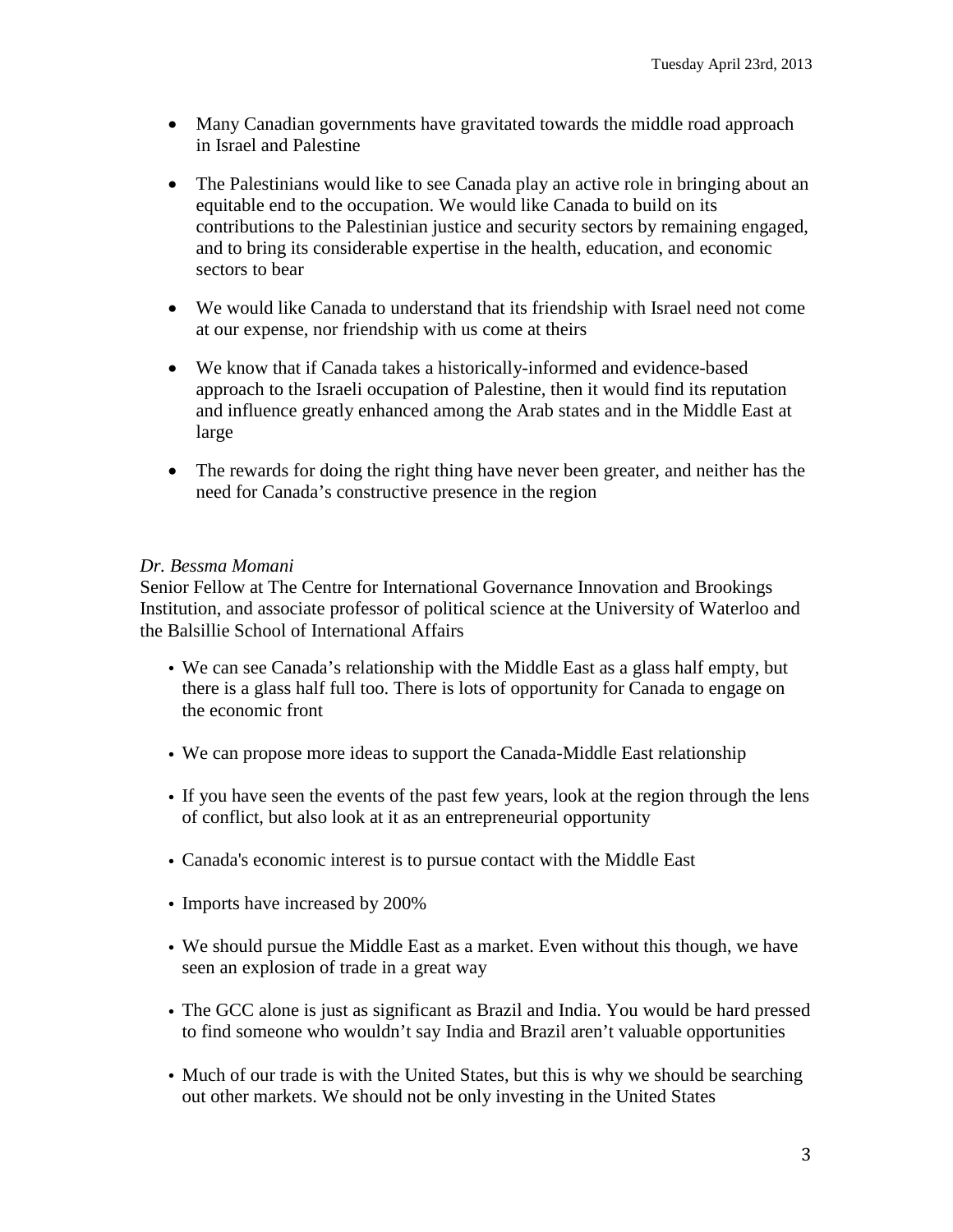- This is where the opportunity rises: The Middle East is growing and the United States is not
- We can bring value-added to trade by investing in the Middle East. In every sector there is something for us to grow in
- The Middle East offers a trade where they want what we have and we want what they have
- We need a viable economy for Canada, and this is something in the long term we will not be getting from the United States
- Construction services, architectural, urban planning, this is where the growth is
- These are all sectors where we have the advantage and the knowledge. Those who wish to pursue these things are in the Middle East
- This is a source for development. We have an aging population and we need to be a destination for foreign investment
- We have done nothing to help trade with the Middle East, we need to encourage foreign investment
- It is in our interest and the Middle East's interest to join together for future growth
- Look at Australia. They are similar to us but we are not doing as well and we should be. Australia today has a surplus with the Middle East and we do not
- We need to make more trips to the Middle East and we need a prime minister who will be active in the Middle East

#### *Ferry de Kerckhove*

Distinguished Research Fellow at the Canadian Defence and Foreign Affairs Institute and former Canadian Ambassador to Egypt

- We cannot forget the human approach to fostering relationships with the Middle East
- Cited the example of the Global Centre for Pluralism in Ottawa and suggested it would also be useful in the Middle East
- Region needs to be partly rebuilt bottom up, from the grassroots of citizenry, to create, a healthy civil society, which in turn is a necessary element of democratic governance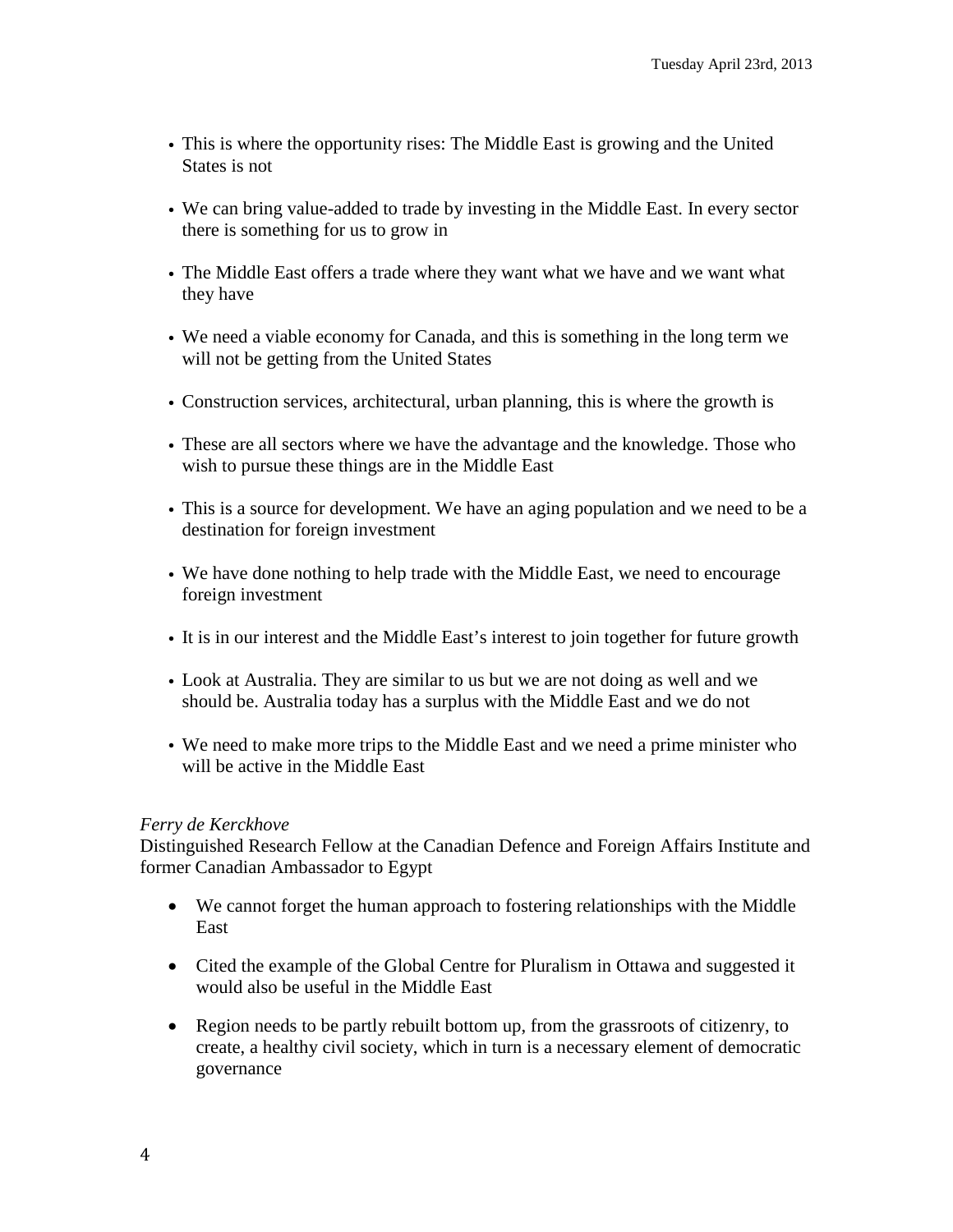- Problem is that in the process of nation building, too much focus has been put on homogeneity and top-down imposition of will
- Fear of diversity and refusal to recognize that diversity enriches rather than weakens societies
- But no richness without engagement with plurality of people
- Tolerance great but not enough. Tolerance towards difference is the root but pluralism entails the active seeking of understanding and sharing respect across lines of difference
- Not much of that happening in the MENA region
- Not much recognition of the right to be equal and different at the same time
- Pluralism calls for the following
	- A legal framework to enable citizen participation
	- Political stability and security security for the people, that is !
	- Political will to provide space for diversity
	- Economic means
	- Recognition of social cultural norms to facilitate effective participation mechanisms
	- Identifying or supporting existing social dynamics at least not ignore them (e.g. importance of faith in political discourse
	- Empowering local people and developing capabilities at local level
	- Ensuring total community inclusion
	- Strengthening the institutional environment
	- Ensuring transparency of decision-making and accountability of implementation
- None of that can happen without tolerance, engagement and openness

#### *Dr. Farhang Rajaee*

Professor of Political Science and Humanities and Director of the College of the Humanities, Carleton University.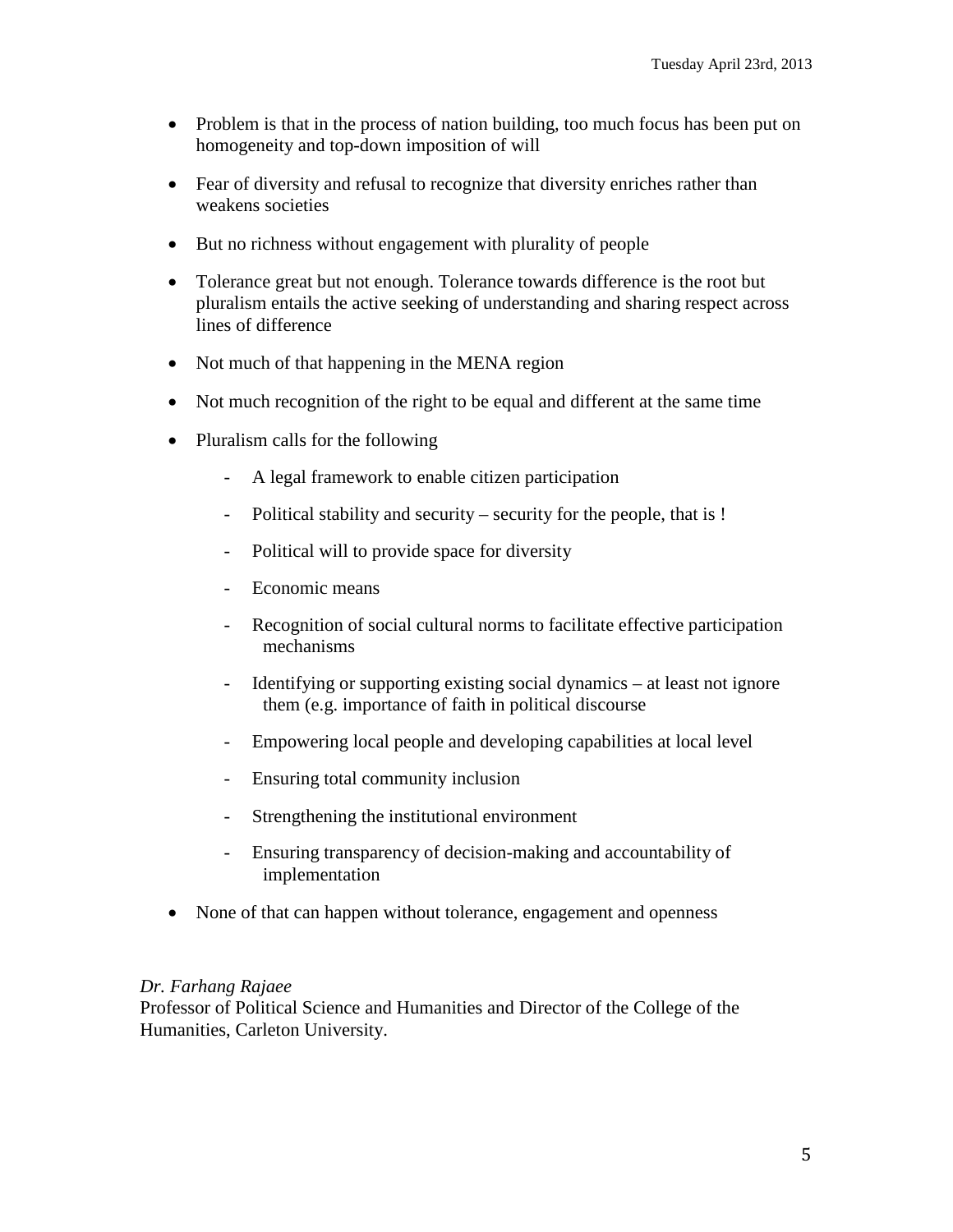- We heard three challenges that the Canada-Arab relationship faces we must consider the political dimension, the economic dimension and the human dimension
- The first challenge that we are faced with is a political problem, mainly the Palestinian issue
- The question is asking us: How truthful are we to our own principles?
- Are we following the middle of the road? It is true the principle might be the middle of the road, but on the ground it may be a different story
- In reality what we do in the Middle East may be violating our own principles. We should simply be loyal to our principles that our founding fathers have made for us to follow in Canada
- Maybe the challenge is economics, so we must pay attention to this
- If we do not see the Middle East as a giant economic system with its own strength and possibilities, we will miss a huge opportunity for Canada
- Politics and economics aside, the Middle East is a human network. The question of security should be human security, not state security
- Tolerance, engagement, openness: three words that we must remember.

#### **Audience Questions**

#### *What are the pitfalls of Canada pursuing an economic strategy in the absence of Canadian values of justice and equality?*

*Dr. Bessma Momani:* Which one do you wait for first? Does Canada engage economically with a government who is not observant of the rule of law? When we pursue economic trade we pursue the standard of living, and I think we create a more viable public that push governments towards the kind of rule of law we see. Once someone pursues that kind of political engagement in these countries it makes a difference for the better. We have to remember the Arab Spring showed us the people have a desire for political liberalization, accountability, and a stronger voice.

*Arab Canadians have not played their part here in Canada. The onus is on us to organize, but we have not joined political parties, committees, we have done absolutely nothing. We who consider ourselves Canadians of Arab origin are full citizens, and we need to exert more influence and organize and communicate.*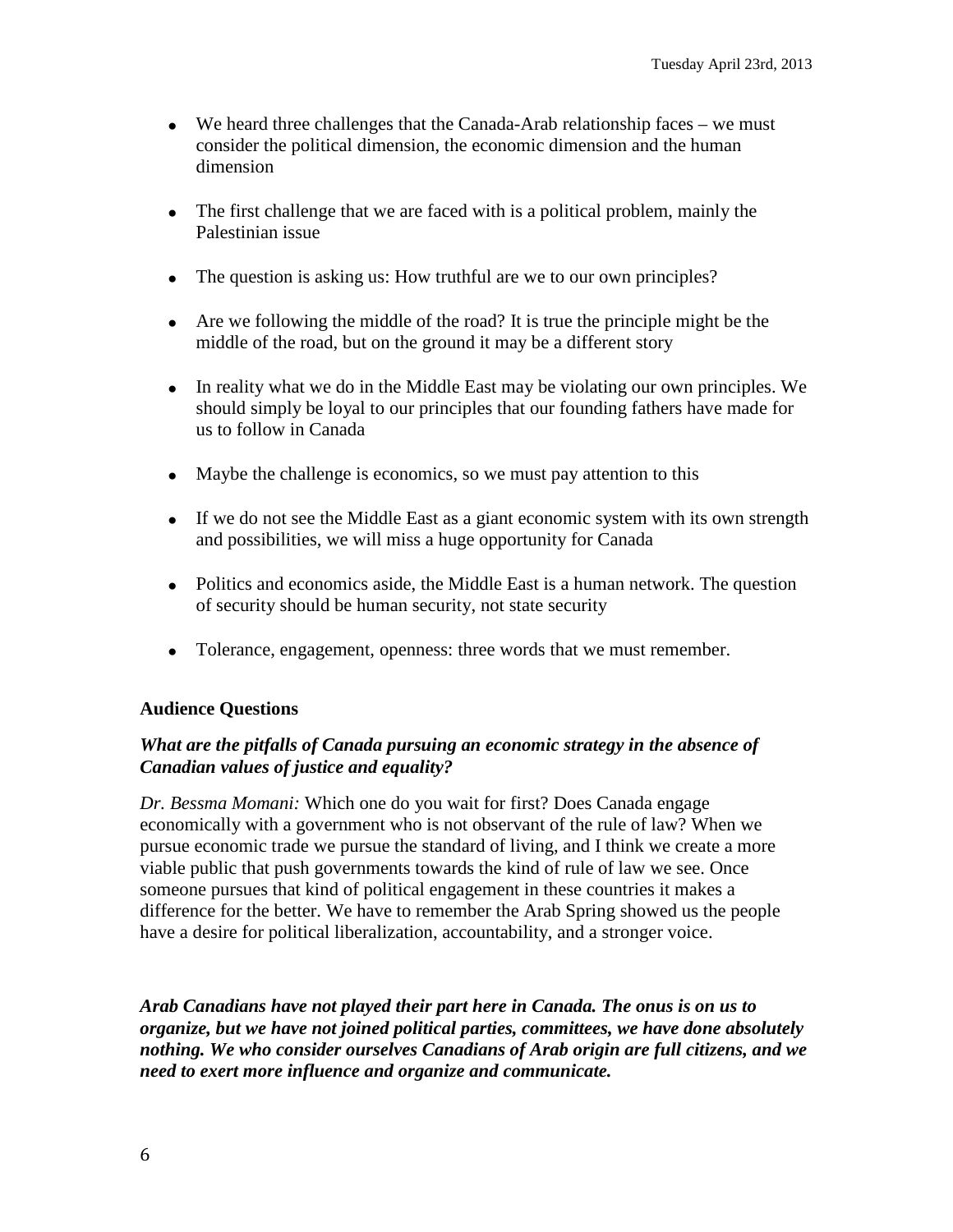*His Excellency Said Hamad:* Arabs physically live here, but in their minds they think of back home. They need to start believing they are fully Canadian citizens to start making a difference, but unfortunately this is not always the case.

*Dr. Bessma Momani:* There are two main reasons for this. First, the Arab Canadian community is a young community. There are roots for more than one hundred years, but the biggest influx took place in the 1990s. They are now going through the university system, and things will get better. Secondly, the Middle East has divisive politics. It's not easy to find a consensus among Arab Canadians, which makes things more difficult to organize. One of the challenges has been defining Arab Canadian – many do not think of themselves beyond the identity of the nation state they came from.

## *Canada has always been deeply committed to human rights. How can we get Canadians to understand the occupation of Palestine in human rights terms? Many people don't look at the human security of Palestinians.*

*His Excellency Said Hamad:* Palestinians in occupied territory have been suffering. It is the international community's responsibility to solve the Palestinian problem. The United Nations should take the responsibility of reinforcing a solution as they did in other countries in the Middle East. This is really an international issue that needs to be solved for once and for all.

#### *Canada's role in the Middle East is very complicated. I see that there is some generalization and version of the real. There is something missing, the real obstacles. There is great potential between Canada and Middle East relations, but can you pinpoint the obstacles and give us ideas on how to engage?*

*Dr. Bessma Momani:* 

- The truth is that many Canadians don't care about foreign affairs, unfortunately.
- It is important to demonstrate to people in Canada that our engagement with the Middle East becomes a domestic issue and it is very important.
- We are a community that is incorporating more Arabs.
- What happens outside Canada matters for inside Canada, we need to reiterate this.
- It is very easy for people to ignore what is going on in the Middle East.

## *Ferry de Kerckhove:*

- During the Arab league conference, it was mentioned that the Canadian-Arab community was not doing its share in informing the Canadian public.
- One thing that has to be developed is initiatives to educate people.
- If there is no vote for foreign policy why would we bother? We have to get people to vote.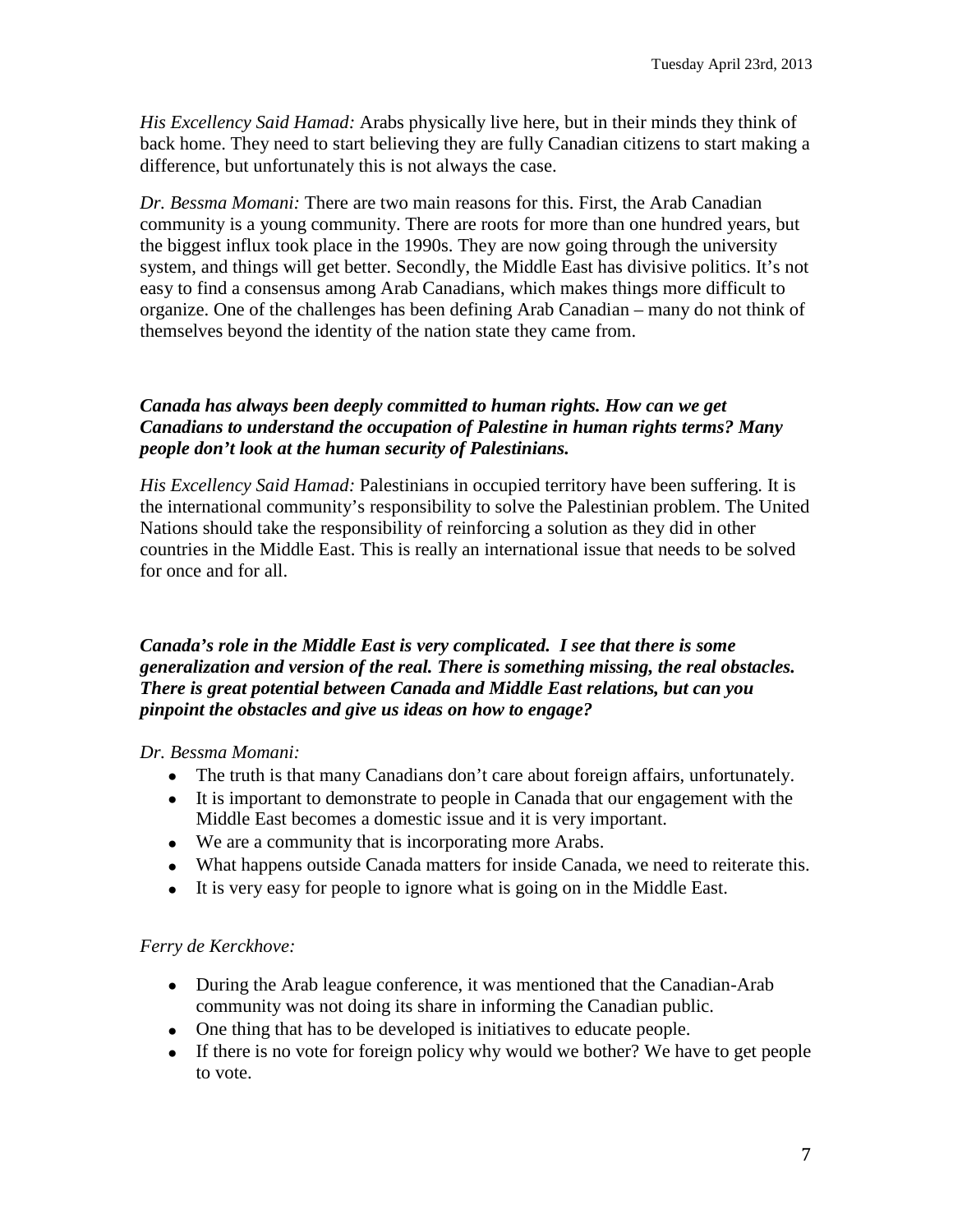• Today, the Arab League has been improving its capacity. We should interest ourselves in foreign policy.

*When money is involved, it seems as though everyone loves everyone. It is good that they addressed the open door policy of trade. Traditionally Canada has opened its arms to underdogs. We have always taken the stance of strength, but it is time to show that we are not as strong as we think we are and we need to show the rest of the world who we are.* 

*Ferry de Kerckhove:* 

- Sometimes people forget or discard their roots, but not always.
- Islam is a natural thing and it is normal. There is a default position that doesn't look at Islam as a normal thing, although it is the fastest growing religion in the country. This frightens people.
- Faith is the most fundamental element that needs tolerance.

*Dr. Bessma Momani:* 

- If one wanted to take the moral high ground: Legitimate and honorable
- Short term: Money and the economic interest

*Dr. Farhang Rajaee:*

- The money will not get us there. The Middle East, past and present, has been hostage mentally and physically, by India in the past.
- The Middle East became hostage to India first. Then it became hostage to the Soviet Union. This continues to Israeli and so on.
- I am aware of state-centric security, and I disagree. This idea of tolerance and agreement are real issues. Unless you engage, you will not get anywhere. You will not be able to be tolerant if you do not have confidence.
- Unless we fight imperialistic mentality and timidity, we will not get anywhere.

#### *Please comment on the situation in Syria. Is there a way to actively engage?*

*Dr. Bessma Momani:* 

- We have an enormous role in Syria. As humanitarians, we have a role. It is affecting Syria and its partners. Both Lebanon and Jordan have taken in an influx of people.
- It is deeply on the minds of many regional governments, but there continues to be lots of pain and suffering.
- We can do more in terms of humanitarian aid and we can get to know the situation better by talking to Syrian-Canadians.
- There are more than 70,000 dead that we know of, most likely more. And this weighs heavily on us.